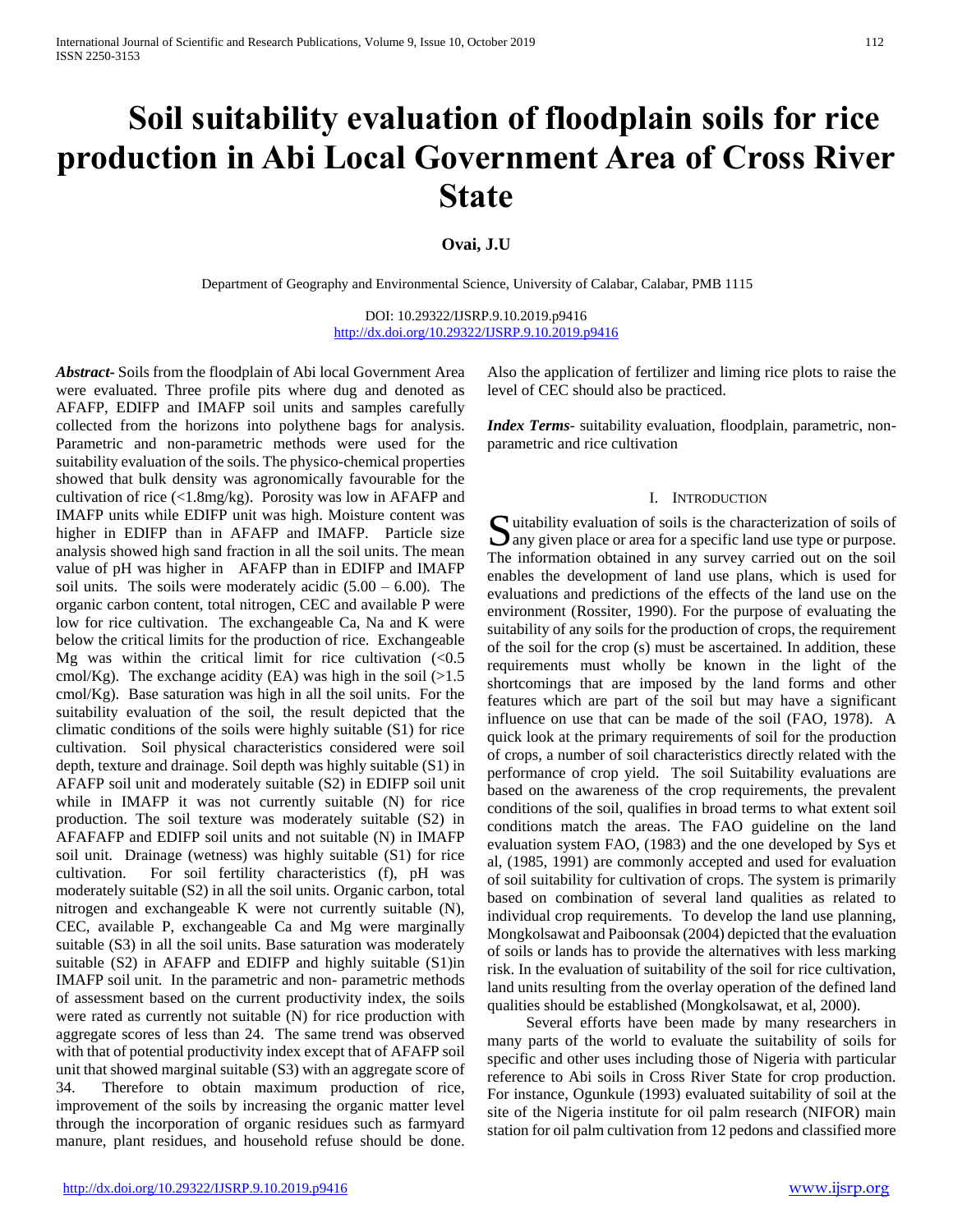than half of the pedons as potentially moderately suitable (S2), and saw particle size as the major shortcomings of the study. Similarly Gbadegesin and Nwagu (1990) carried out the suitability evaluation of soils from the forest and savanna ecological zones of southwestern Nigeria for maize production and noted that 65 percent of the forest zone was fairly suitable to suitable and that the whole of savanna zone were fairly suitable to very suitable. In the other hand Ogunwale et al. (2009) assessed the soil suitability of University of Ilorin farm soils in the Southern guinea savanna ecological zone of Nigeria for cowpea and found out that the topography does not restraint the production of cowpea in Ilorin and its environs. whereas Otomi (2009) evaluated the land use along the course of river Ethiope in Abraka, Delta State and stressed in their study that the suitability of the farmland across the banks of the river for some crops like maize, okro, pumpkin and other vegetable crops was as result of the presence of water in the soil. Agbogidi et al. (2007) in another study demonstrated that soil contaminated with crude oil has a highly significant effect of reducing some mineral element composition of maize. They opined that the suitability of the soil for maize production is minimized as a result of the contamination.

 But Udoh et al. (2011) who evaluated two alluvial soils in Akwa Ibom state using both the nonparametric and the parametric methods showed that despite the favorable climatic variables and physical characteristics of the soil in the study area, the soils were not highly suitable for rice cultivation. By the non-parametric method, both potentially and currently, all the soils were marginally suitable (S3) for rice cultivation. But by the parametric method, currently, 12.5% of the pedons were marginally suitable (S3) while 87.5% were not suitable (N1) for rice cultivation. Potentially, 50% of the pedons were marginal (S3) while 50% were not suitable (N1) for rice cultivation. In the same vein Olaleye et al, (2008) assessed the representative pedons at the southwestern part of Nigeria used for rice cultivation and reported that the suitability of the pedons for rice cultivation was between marginal (S3) and not suitable (N1). The major challenges they were noted in the pedons were poor soil texture, which resulted to poor water management in addition to low nutrient contents. They observed that the grain yields gotten from the farmers' showed that the current state of two of the soil series, the grain yield of the two rice cultivars ranged between 0.61 and 2.13 t/ha and decreased gradually upward across the two cropping seasons. Abi Local Government Area is one of the localities highly known for serious cultivation of rice for decades now. Many local farmers in the study area engaged in rice production. Continuous cultivation of rice; reduction in crop yields (rice) as a result of continuous cultivation have been noted in the study area. This has been credited to the unsuitable land use behaviour, lack of plant nutrients, among other factors. Rice requires enough water, organic matter content, pH of 3.1 -6.00, good soil structure and texture (). In Abi environs little attention is given to the proper cultivation and soil requirement of this viable crop. Hence the objective of the study was to evaluate the soils of the floodplain for rice production in Abi Local Government Aea.

## II. MATERIALS AND METHODS

#### 2.1 Study area

 Abi Local Government Area is a riverine area which lies between latitude  $6^0 00'$  and  $5 45'$  N and longitude  $8^{\circ}00$  and  $08 75'$ . It shares common boundaries with Yakurr Local Government Area in the east and Abia State at the west, Biase Local Government Area at the south and Ebonyi state at the North (figure 1). The study area has a land mass of 285.17sqkm (Cross River State Ministry of Lands and Survey, 2012). The climate of the study area is equatorial in nature and it is consist of wet and dry seasons with an annual rainfall of about 2500mm, annual temperature of about 29°C and a relative humidity of about 60 percent.

#### **2.2 Methodology**

 Three profile pits were dug for the study and designated has soil units AFAFP, EDFP and IMAFP. Soil samples were collected from genetic horizons of the profile pits for physico-chemical and suitability evaluation. The soil samples were subjected to the standard routine procedures described by Page, Miller and Keeney, (1983), Jou, (1983) and Klute ((1986). For the suitability assessment, non-parametric and parametric methods were used for the evaluation (FAO, 1976, Sys 1985) and also adopted one from Olaleye et al, (2002). For the non-parametric evaluation, the soils were initially placed in suitability classes by matching their characteristics with the established requirements for rice respectively (Ibrahim, Aliyu, Sabo and Yusuf, 2018). The most limiting characteristics dictated overall suitability for each soil unit. The suitability of each factor for each soil unit was classified as highly suitable (S1), moderately suitable (S2), marginally suitable (S3) and not suitable (N) (Ibrahim, Aliyu, Sabo and Yusuf, 2018). In the parametric method of land evaluation, each limiting characteristic was rated as follows: S1(95), S2(85), S3(60), N(40). The index of productivity for each soil unit was calculated using Udoh et al (2006) modified equations: the limiting characteristic was rated and the index of productivity for each soil unit was calculated using Square root method equation:  $IP = A x \sqrt{B/100} x C/100 x ... x F/100$ 

 Where: A is the overall lowest characteristic rating (nutrient availability) and B, C…F are the lowest characteristic ratings for each land quality group**.** The land characteristics were grouped into climate (c), soil physical property (p), wetness (w), availability of Nutrient (f) (Ibrahim, Aliyu, Sabo and Yusuf, 2018).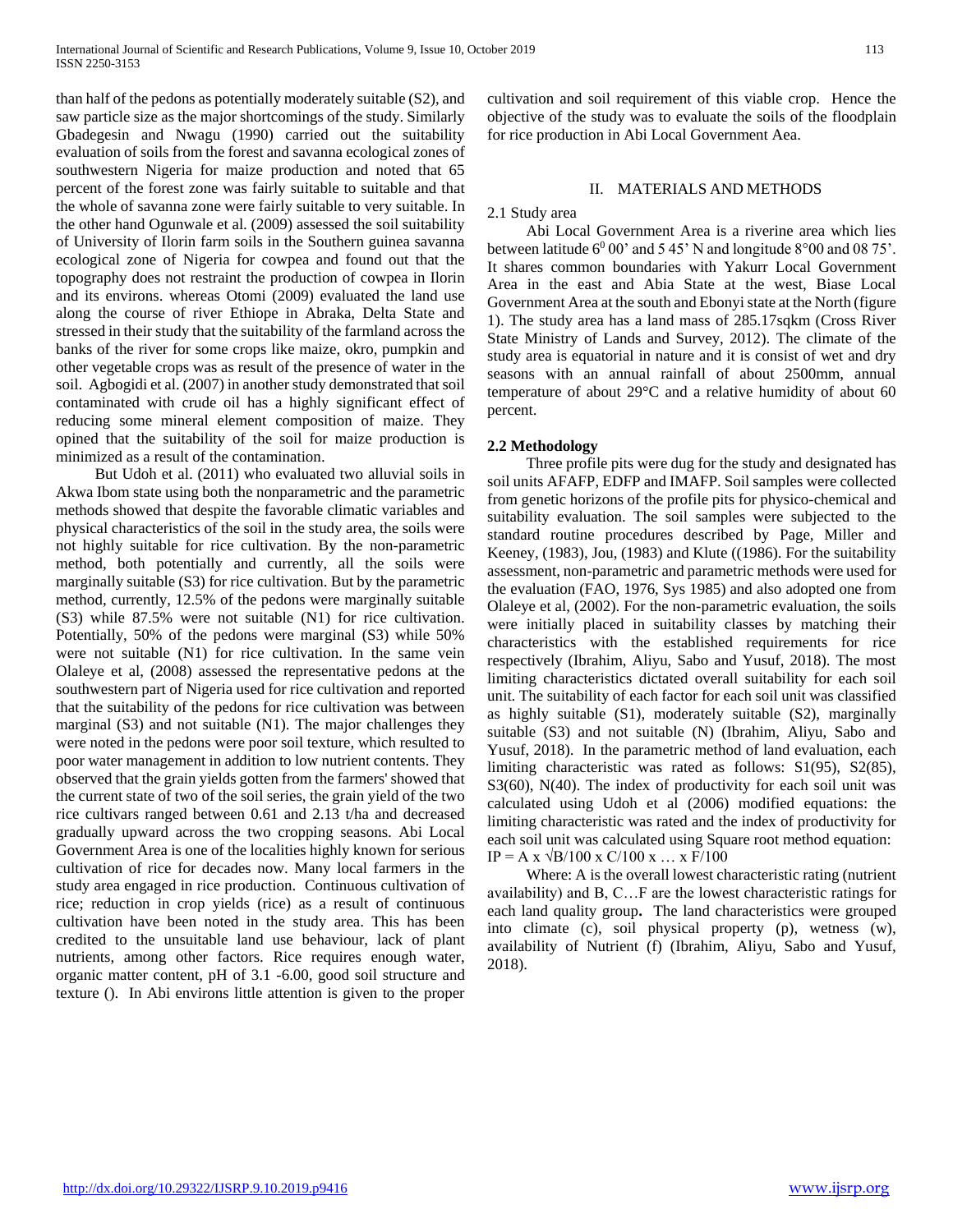

**Figure 1:** Cross River State showing Abi Local Government Area **Source:** Geographic Information System (GIS) laboratory, Department of Geography and Environmental Sciences, University of Calabar

 The suitability of the soil units was done separately for each soil unit identified in the study area. Current and potential Index of Productivity of the soil was calculated. In calculating the index of productivity (current index), both the soil chemical properties that can be easily altered such as exchangeable K, Ca, and available P as well as those used for Potential Index of Productivity (IPp), were used for the calculation of the current index of productivity (IPc). Whereas in computing the productivity of Potential Index (IPp), properties that cannot easily be changed such as pH and organic matter (OC) were used as part of the fertility (f) group while those chemical properties that can easily be changed such as exchangeable K, Ca, available P, were not part of the calculation (Ibrahim, Aliyu, Sabo and Yusuf, 2018).

## III. RESULT AND DISCUSSION

Physico-chemical properties of the soils

 The soil texture was sand clay loam for AFAFP and EDIFP while that of IMAFP was sandy loam .The mean value for bulk density in AFAFP showed 1.64g/cm<sup>3</sup> while that of EDIFP unit showed a mean value of  $1.44$ g/cm<sup>3</sup> and  $1.3$  g/cm<sup>3</sup> for IMAFP (Table 1). This showed that bulk density is agronomically favourable for the cultivation of rice since it is  $\langle 1.8g/cm^3$ .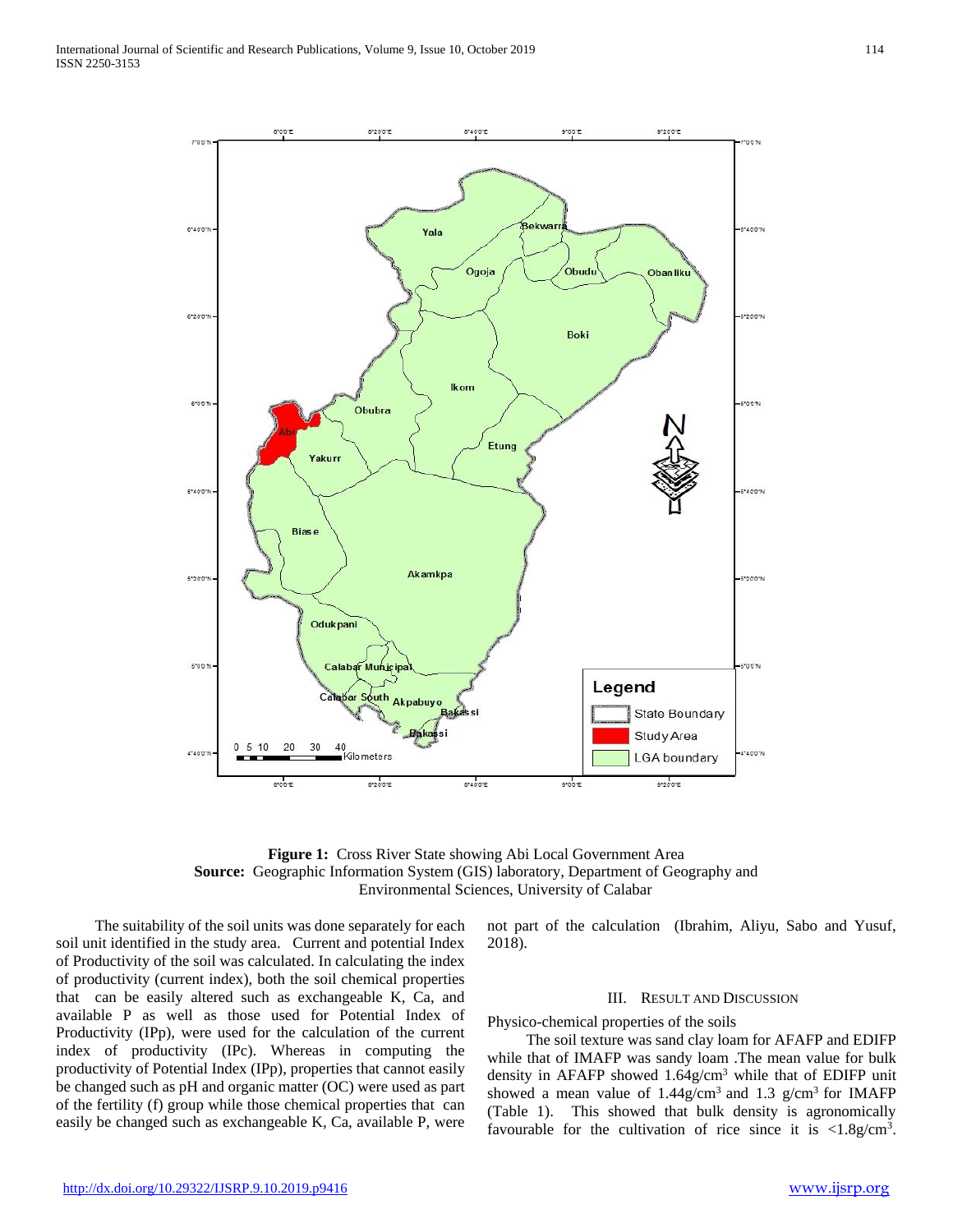Porosity was low (<50%) in AFAFP and IMAFP units while EDIFP unit was high. Moisture content was higher in EDIFP (54.8%) than in AFAFP and IMAFP. The particle size analysis depicted that sand fraction was higher in AFAFP and IMAFP (75 & 77.33%). In the other hand silt content was seen to be higher in EDIFP than in AFAFP and IMAFP. The clay content was also higher EDIFP (35.8%) than the other two which indicated that there was illuviation and perturbation **(**Malgwi et al, 2000, & Raij, 2000). The mean value of pH was higher in AFAFP (5.6) than in EDIFP (5.54) and IMAFP (5.30). The soils were moderately acidic  $(5.00 - 6.00)$ . The organic carbon content was low for rice production being <3% in all soil units (Enwezor et al, 1989). The total nitrogen content was also too low for the cultivation of rice production in the study area  $\left($ <0.10 mg/kg) (Udo et al, 2009). The available P was seen to be too low for the cultivation rice production being\ (<10 mg/kg) (Uponi & Adeoye, 2000).

 Variation in the amounts of exchangeable bases over the soil units was observed in the study area. The mean of exchangeable Ca, Na and K were below the critical limits for the production cultivation of rice. Exchangeable Mg was within the critical limit for rice cultivation  $\langle 0.5 \text{ cm} \text{ol/Kg} \rangle$ . The exchange acidity  $\langle EA \rangle$ was high in the soil  $(>1.5 \text{ cmol/Kg})$  and this reflects the acidic content of the soils. The mean values of CEC were low across the soils units.. Being  $5 - 15$ cmol/kg. Base saturation was high in all the soil units (AFAFP= 52.2, EDIFP= 71.8 and IMAFP= 75.64%).

## IV. SUITABILITY EVALUATION OF SOIL FOR RICE **CULTIVATION**

 When the climatic requirements for rice as advanced by FAO, 1976; Sys, 1985, 1991 in Table 2 were matched with the land quality (mean annual rainfall and temperature) of the study area as shown in Table 3, all the soils were seen to be highly suitable (S1) for rice cultivation (Tables 4). These results revealed that the study area is currently ideal in terms of climate for the cultivation of rice. Soil physical characteristics considered for the cultivation of rice were soil depth, texture and drainage. Soil depth was highly suitable (S1) for AFAFP soil unit and moderately suitable (S2) in EDIFP soil unit while in IMAFP it was not currently suitable (N) for rice. The soil texture was seen to be moderately suitable (S2) for rice cultivation in AFAFAFP and EDIFP soil units and not suitable in IMAFP soil unit (Sys, 1985, 1991). For soil drainage (wetness), the results of matching the crop requirements with land characteristics showed that the soil units were highly suitable (S1) for rice cultivation.

 For the soil fertility characteristics (f), pH was seen to be moderately suitable (S2) in all the soil units. The values of organic carbon, total nitrogen and exchangeable K showed that they were not currently suitable (N) for rice production in the study area. While the values of Cation exchange capacity (CEC), available P, exchangeable Ca and Mg were seen to be marginally suitable (S3) in all the soil units for rice cultivation as the values were low when compared with the requirements of rice production (FAO, 1976). In another hand base saturation was seen to be highly suitable (S1) for the cultivation of rice in the study area. These findings showed that fertility of the soil is the major challenge to the suitability of the soils for rice production in the study area. This finding is in line with the findings of Ogunkule (1993); Olaleye (2002) and Oluwatosin (2005) who also noted in their studies that soil fertility is the major limitation to the suitability of Nigeria soils.

 In the parametric method of assessment (Table 4), based on the current index of productivity, the soils of all the soil units were classified as currently not suitable (N) for rice production with aggregate suitability scores of less than 24. The same trend was observed with that of potential index of productivity except that of AFAFP soil unit that showed marginal suitable S3 with an aggregate suitability score of 34.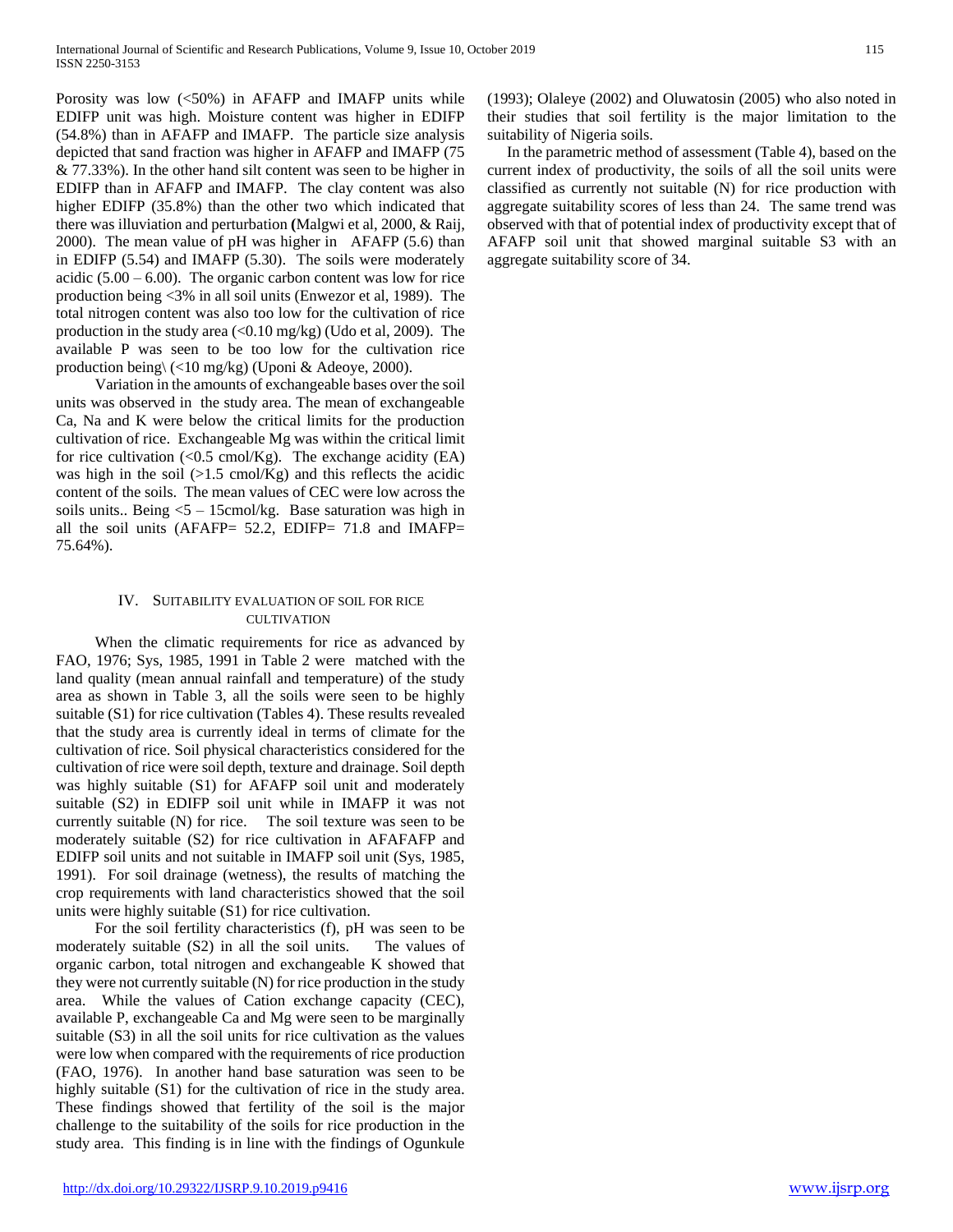|                   | Particles size distribution |         |                                                                 |         |             |                 | Exchangeable bases |   |                   |     |      |      |           |                    |      |                               |           |                                      |            |
|-------------------|-----------------------------|---------|-----------------------------------------------------------------|---------|-------------|-----------------|--------------------|---|-------------------|-----|------|------|-----------|--------------------|------|-------------------------------|-----------|--------------------------------------|------------|
|                   | Soil                        |         | BD Porosity MC sand % silt % Clay % pH OC TN Avail P Ca Mg Na K |         |             |                 |                    |   |                   |     |      |      |           |                    |      |                               |           | EA CEC BS %                          |            |
| Textural          |                             |         |                                                                 |         |             |                 |                    |   |                   |     |      |      |           |                    |      |                               |           |                                      |            |
|                   | Depth                       |         |                                                                 |         |             |                 |                    |   |                   |     |      |      |           |                    |      |                               |           |                                      | class      |
| <b>AFAFP</b> unit |                             |         |                                                                 |         |             |                 |                    |   |                   |     |      |      |           |                    |      |                               |           |                                      |            |
| Mean              | <b>200</b>                  | 1.64 35 |                                                                 | 29.4 75 |             | $7\phantom{.0}$ | 18                 |   | 5.6 1.47 0.04     |     | 1.51 |      |           |                    |      | 2.06 1.06 0.05 0.07 2.78 6.34 |           | 52.2                                 |            |
| SD.               |                             | 0.89    | 3.19                                                            |         | 6.74 3.58   | 1.26            | 2.82               |   | $0.21\,0.68$ 0.01 |     | 0.29 | 0.19 |           | $0.10\ 0.01\ 0.02$ |      | 0.95 0.84                     |           | 7.18                                 | <b>SCL</b> |
| $Cv\%$            |                             | 54      | 9                                                               | 23      | 5           | 18              | 16                 | 4 | 46                | 30  | 20   | 9    | 15        | 13                 | 26   | 32                            | 13        | $\overline{4}$                       |            |
| <b>EDIFP</b> unit |                             |         |                                                                 |         |             |                 |                    |   |                   |     |      |      |           |                    |      |                               |           |                                      |            |
| Mean              | 150                         | 1.44    | - 54                                                            |         | 54.8 45.6   | 16.7            | 35.8               |   | 5.54 2.00 0.05    |     | 2.45 |      |           |                    |      |                               |           | 6.36 2.48 0.07 0.10 3.61 12.54 71.18 |            |
| SD <sub>1</sub>   |                             |         | 0.34 7.31                                                       | 8.14    | 9.71        | 7.30            | 10.25              |   | $0.15$ 1.15 0.03  |     | 0.47 |      | 0.72 0.37 | 0.01               | 0.02 |                               | 0.42 1.42 | 2.24                                 | <b>SCL</b> |
| $Cv\%$            |                             | 24      | 21                                                              | 15      | 20          | 45              | 29                 | 9 | 57                | 64  | 19   | 11   | 14        | 20                 | 16   | 12                            | 11        | 3                                    |            |
| <b>IMAFP</b> unit |                             |         |                                                                 |         |             |                 |                    |   |                   |     |      |      |           |                    |      |                               |           |                                      |            |
| Mean              | 40                          | 1.3     | 32                                                              |         | 36.33 77.33 | 10.33           | 14.33              |   | 5.30 2.68 0.08    |     | 2.93 | 3.73 | 1.63      | 0.11               | 1.05 | 1.65                          |           | 6.88 75.64                           |            |
| SD                |                             | 0.45    | 3.11                                                            | 8.18    | 8.18        | 6.94            | 2.87               |   | $0.09$ 0.2        | 0.1 | 0.19 | 0.38 | 0.12      | 0.2                | 0.2  | 0.15                          | 1.12      | 2.03                                 | -SL        |
| $Cv\%$            |                             | 34      | 10                                                              | 23      | 23          | 67              | 20                 | 2 | 8                 |     | 7    | 10   | 8         | 19                 | 19   | 9                             | 5         | 3                                    |            |

**Table 1 Description of physico-Chemical properties of the soils for cassava and rice cultivation**

AFAFP= Afafanyi Flood plain\, EDIFP= Ediba Flood plain, Imabana Flood plain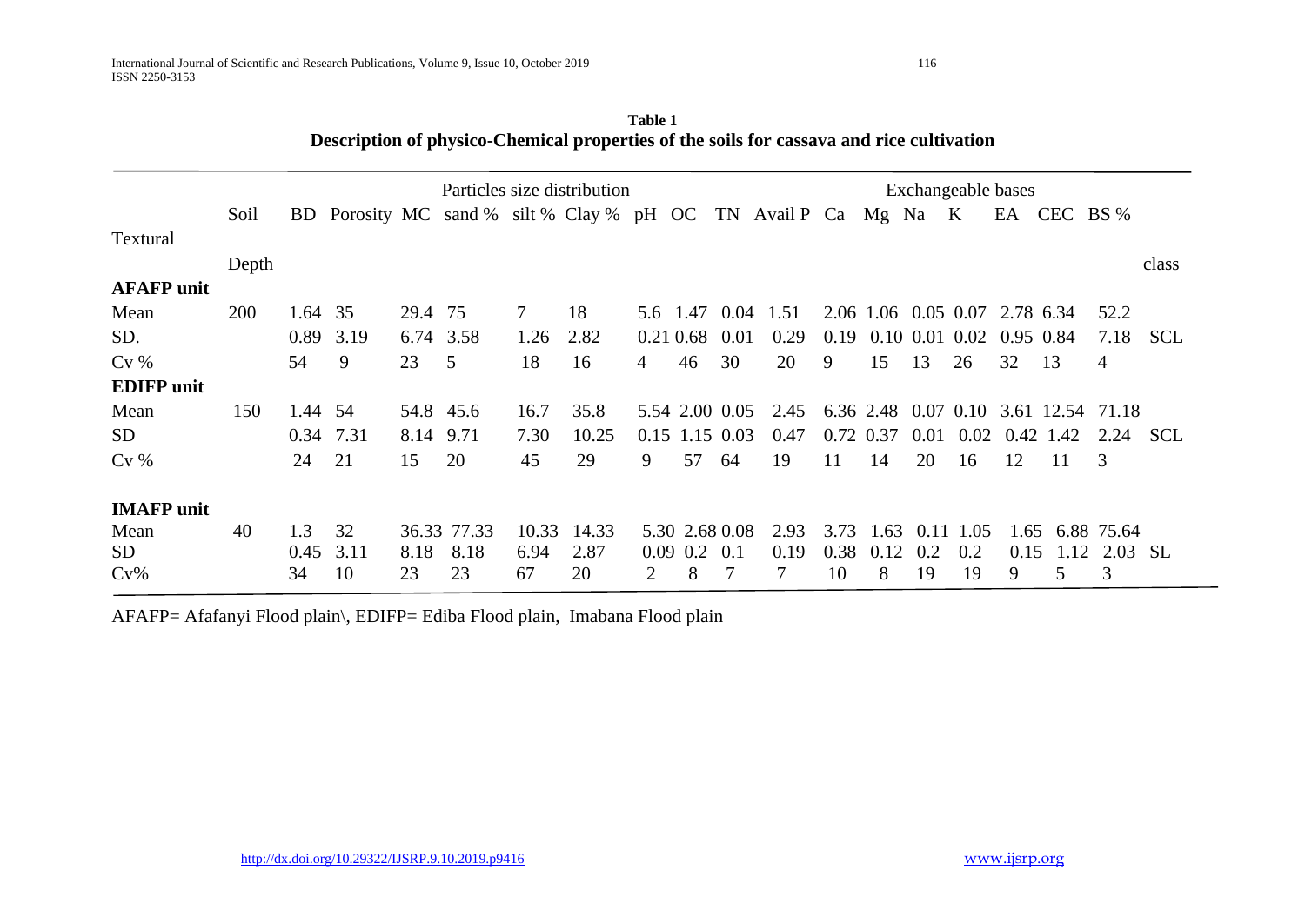ISSN 2250-3153

|                                               |              | Table 2            |                |             |  |  |  |
|-----------------------------------------------|--------------|--------------------|----------------|-------------|--|--|--|
| <b>Established Land requirements for Rice</b> |              |                    |                |             |  |  |  |
|                                               | S1           | S2                 | S <sub>3</sub> | N1          |  |  |  |
|                                               | 100%         | 85%                | 60%            | 40%         |  |  |  |
| <b>Climate condition</b>                      |              |                    |                |             |  |  |  |
| (Soil physical characteristics)               |              |                    |                |             |  |  |  |
| Annual rainfall                               | $110 - 1500$ | $960 - 1100$       | $500 - 900$    | $200 - 500$ |  |  |  |
| Mean temperature                              | >25          | $22 - 25$          | $20 - 22$      | $8-20$      |  |  |  |
| Texture                                       | Loam         | clay loam          | clay           | any         |  |  |  |
| Soil depth                                    | >150         | $100 - 150$        | $80 - 100$     | < 80        |  |  |  |
| Drainage                                      | well drained | moderately drained | poorly drained | very poorly |  |  |  |
|                                               |              |                    |                | drained     |  |  |  |
| Fertility Status (f)                          |              |                    |                |             |  |  |  |
| pH                                            | $7 - 6$      | $6.0 - 5.0$        | < 5.0          | any         |  |  |  |
| OC.                                           | >60          | $60 - 43.1$        | 43.1           | any         |  |  |  |
| <b>CEC</b>                                    | >25          | $13 - 25$          | $6 - 12$       | <6          |  |  |  |
| Base saturation                               | >75          | $50 - 75$          | $30 - 50$      | $<$ 30      |  |  |  |
| Available P                                   | >15          | $6 - 15$           | $\lt$ 5        | any         |  |  |  |
| Exchangeable K                                | > 0.31       | $0.30 - 0.11$      | 0.11           | any         |  |  |  |
| Exchangeable Ca                               | $12 - 6$     | $6 - 3$            | $\lt$ 3        | any         |  |  |  |
| Exchangeable Mg                               | $12 - 6$     | $6 - 3$            | $\lt$ 3        | any         |  |  |  |

**Suitability classes:** S1= 75 – 100, S2 = 50 – 74, S3 = 49, N1= 15 – 24, N2 = 0- 14 Adopted from FOA, 1976, 1983, Sys, 1985 and Oleye et al, 2002)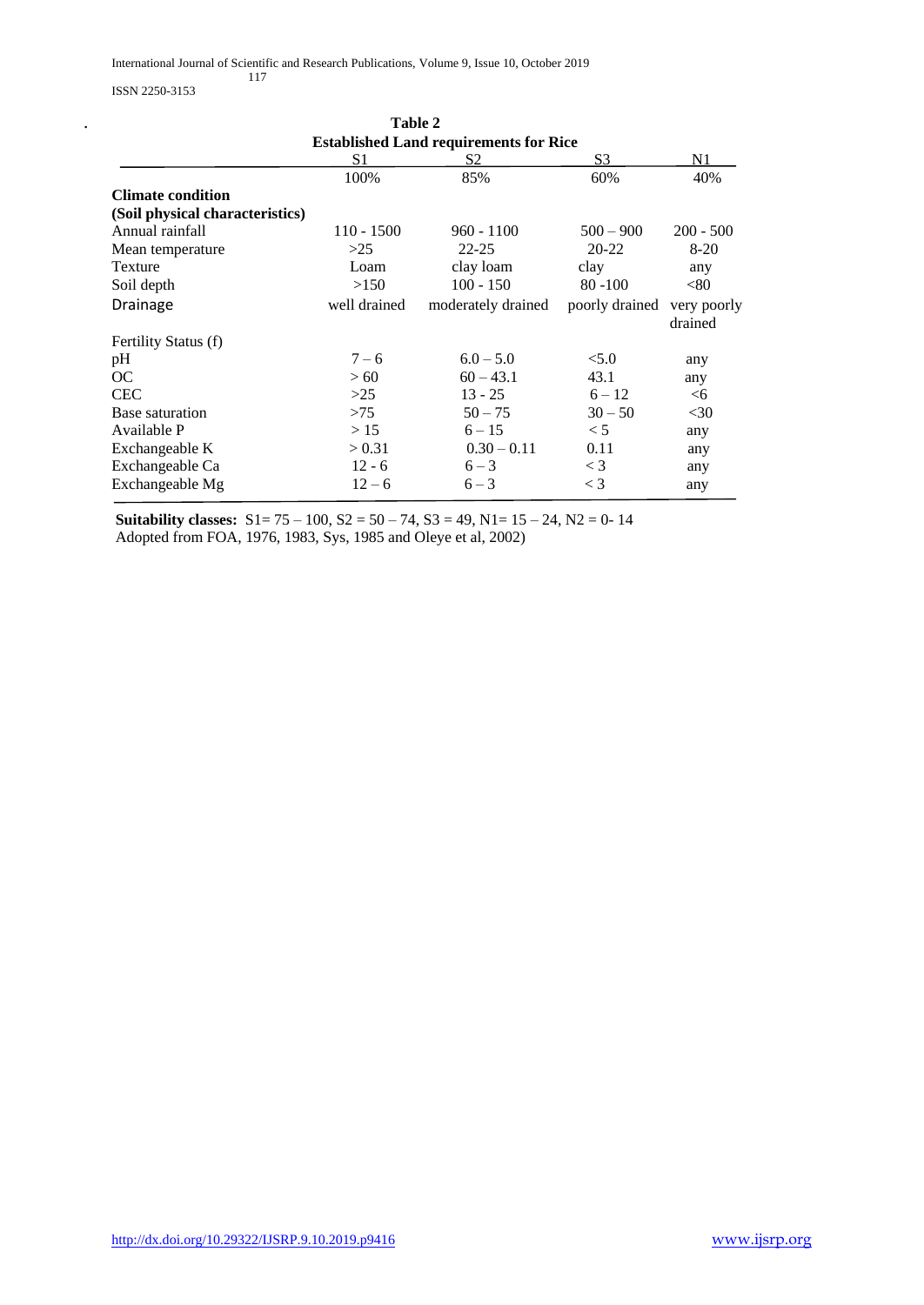ISSN 2250-3153

|                                   | Table 3                                                    |                |              |  |  |  |  |  |  |  |
|-----------------------------------|------------------------------------------------------------|----------------|--------------|--|--|--|--|--|--|--|
|                                   | Land qualities and characteristics of the soils at present |                |              |  |  |  |  |  |  |  |
| Parameters                        | <b>AFAFP</b>                                               | <b>EDIFP</b>   | IMAFP        |  |  |  |  |  |  |  |
| Climate condition(C)              |                                                            |                |              |  |  |  |  |  |  |  |
| Annual mean rainfall              | 2500                                                       | 2500           | 2500         |  |  |  |  |  |  |  |
| Annual mean temperature           | $29^0C$                                                    | $29^0C$        | $29^0C$      |  |  |  |  |  |  |  |
| Soil physical characteristics (s) |                                                            |                |              |  |  |  |  |  |  |  |
| Drainage                          | well drained                                               | well drained   | well drained |  |  |  |  |  |  |  |
| Soil Depth                        | 200                                                        | 150            | 40           |  |  |  |  |  |  |  |
| Soil texture                      | sand clay loam                                             | sand clay loam | sand clay    |  |  |  |  |  |  |  |
| <b>Fertility status (F)</b>       |                                                            |                |              |  |  |  |  |  |  |  |
| pH                                | 5.60                                                       | 5.54           | 5.30         |  |  |  |  |  |  |  |
| <b>CEC</b>                        | 6.34                                                       | 12.54          | 6.88         |  |  |  |  |  |  |  |
| Base saturation                   | 52.2                                                       | 71.18          | 75.64        |  |  |  |  |  |  |  |
| Available P                       | 1.51                                                       | 2.45           | 2.93         |  |  |  |  |  |  |  |
| Organic carbon                    | 1.47                                                       | 2.00           | 2.68         |  |  |  |  |  |  |  |
| Exchangeable Ca                   | 2.16                                                       | 6.36           | 3.73         |  |  |  |  |  |  |  |
| Exchangeable Mg                   | 1.06                                                       | 2.48           | 1.63         |  |  |  |  |  |  |  |
| Exchangeable K                    | 0.07                                                       | 0.10           | 0.11         |  |  |  |  |  |  |  |

**Key:** AFAFP – Afafanyi floodplain, EDIFP – Ediba floodplain, IMAFP – Imabana floodplain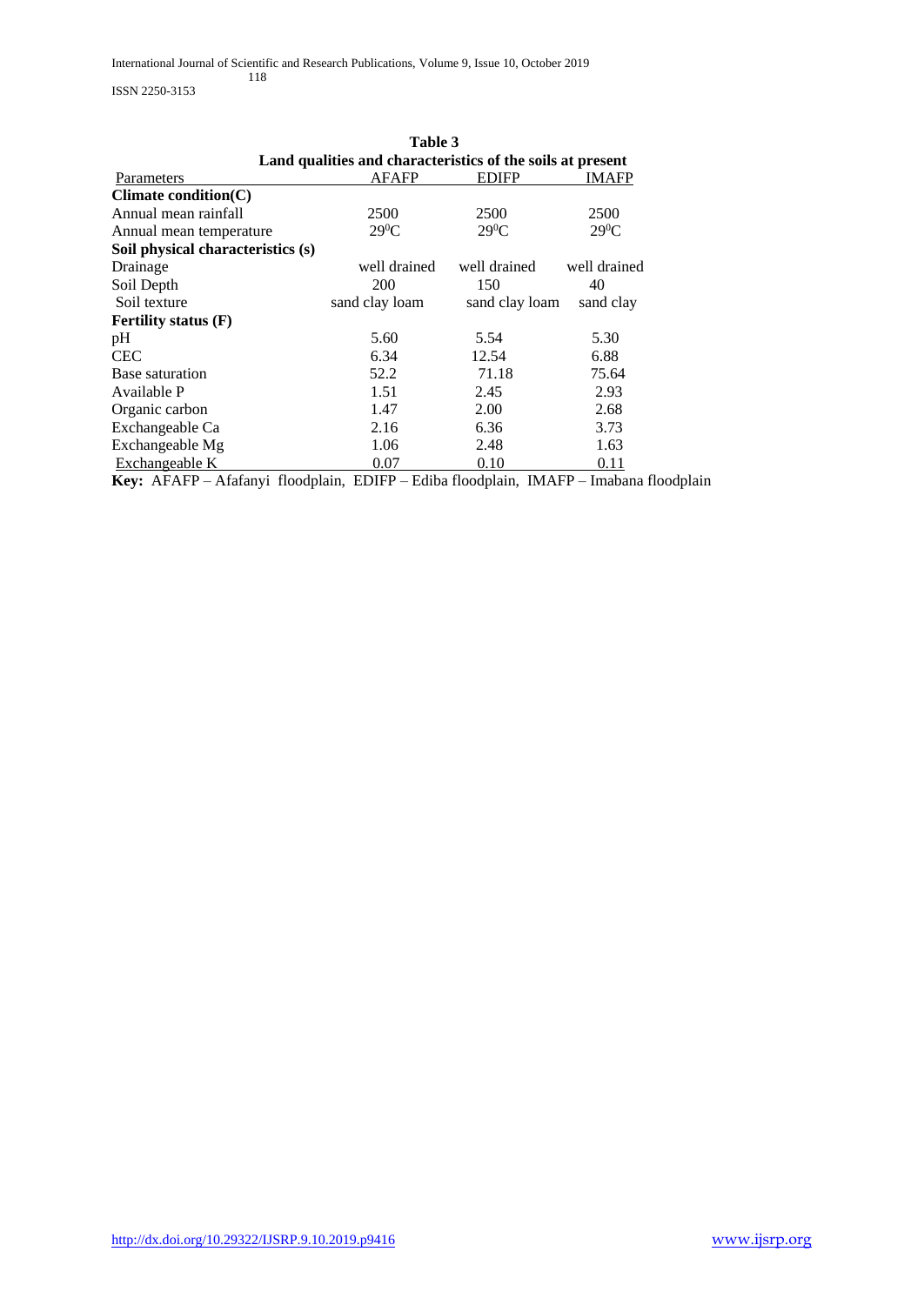International Journal of Scientific and Research Publications, Volume 9, Issue 10, October 2019 119 ISSN 2250-3153

|                                                                             |                      | Table 4              |              |
|-----------------------------------------------------------------------------|----------------------|----------------------|--------------|
| Suitability class scores for rice production in Abi Local Government Area   |                      |                      |              |
| Soil characteristics                                                        | <b>AFAFP</b>         | <b>EDIFP</b>         | <b>IMAFP</b> |
| <b>Climate condition</b>                                                    |                      |                      |              |
| Annual rainfall                                                             | S1 (100)             | S1 (100)             | S1 (100)     |
| Annual temperature                                                          | S1 (100)             | S <sub>1</sub> (100) | S1 (100)     |
| <b>Physical condition</b>                                                   |                      |                      |              |
| Soil depth                                                                  | S <sub>1</sub> (100) | S2(85)               | N(40)        |
| Texture                                                                     | S2(85)               | S2(85)               | N(40)        |
| Wetness $(w)$                                                               |                      |                      |              |
| Drainage                                                                    | S1 (100)             | S1 (100)             | S1 (100)     |
| <b>Fertility Status (f)</b>                                                 |                      |                      |              |
| pH                                                                          | S2(85)               | S2(85)               | S2(85)       |
| OC%                                                                         | N(40)                | N(40)                | N(40)        |
| Total nitrogen                                                              | N(40)                | N(40)                | N(40)        |
| <b>CEC</b>                                                                  | S3(60)               | S3(60)               | S3(60)       |
| Available P                                                                 | S3(60)               | S3(60)               | S3(60)       |
| Exchangeable K                                                              | N(40)                | N(40)                | N(40)        |
| Exchangeable Ca                                                             | S3(60)               | S3(60)               | S3(60)       |
| Exchangeable Mg                                                             | S3(60)               | S3(60)               | S3(60)       |
| Base saturation                                                             | S2(85)               | S2(85)               | S1 (100)     |
| <b>Aggregate suitability</b>                                                |                      |                      |              |
| Current suitability                                                         | N(23)                | N(13)                | N(6)         |
| Potential suitability                                                       | S3(34)               | N(14)                | N(9)         |
| Aggregate suitability class scores: 100-75= S1, 74-50=S2, 49- 25=S3, 24-0=N |                      |                      |              |

S1= highly suitable,  $S2$  = moderately suitable,  $S3$  = marginally Suitable, N =

Currently not suitable

,